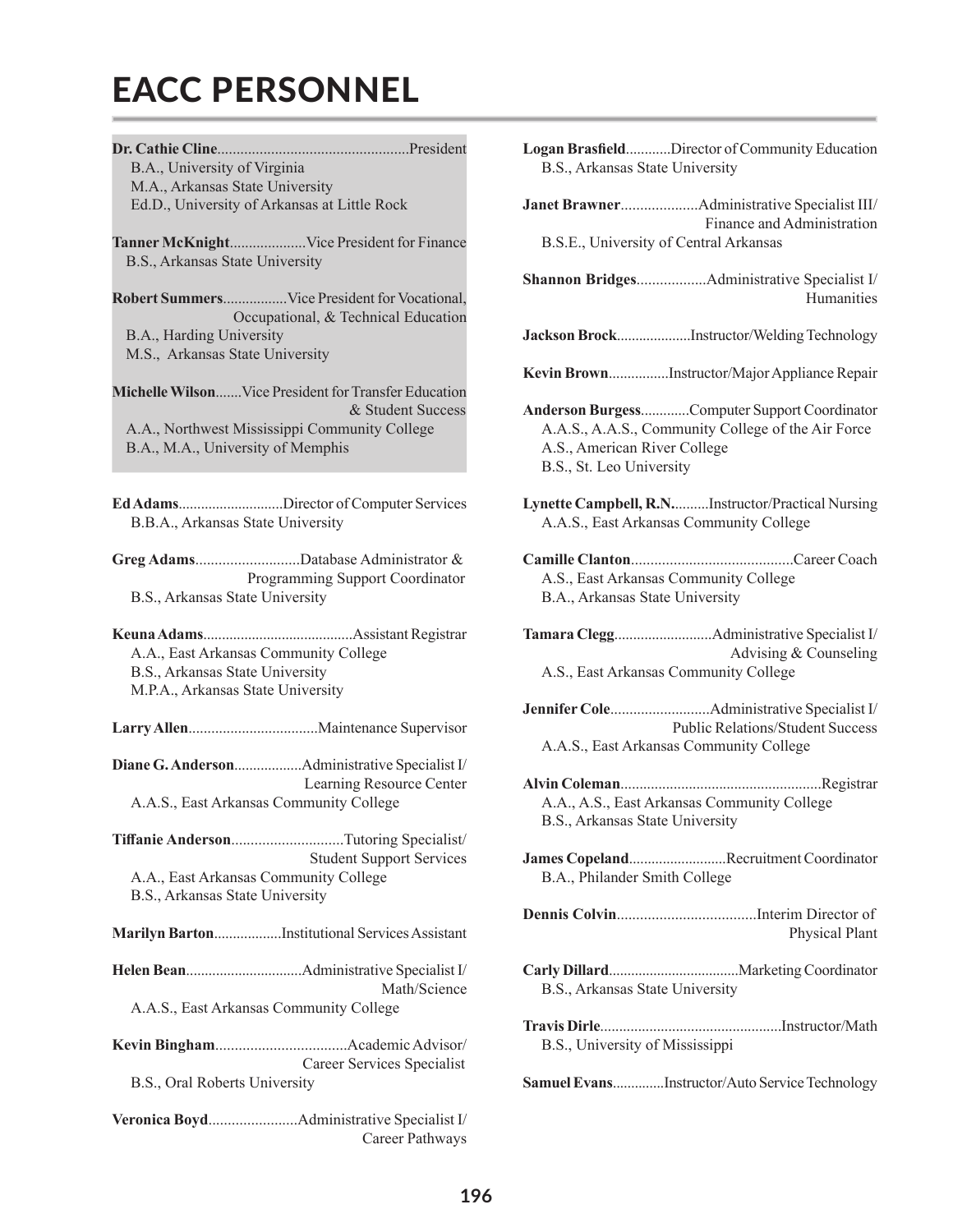**Debbie Feagin**...............Director of Adult Basic Education/ SNAP & ABE Instructor A.A., East Arkansas Community College B.S.B.A., Arkansas State University M.B.A., University of North Alabama

**Cheyenne Finley**...................Student Activities Specialist A.A., East Arkansas Community College

**Gina Fowler**................................Fiscal Support Specialist

**Robert Fowler**...............................Computer Lab Assistant

**Tammy Freligh**........................................Instructor/Drama B.F.A., M.A., Ed.S., Arkansas State University

**Courtney Garland**.........................SSS Transfer Specialist B.S., Tougaloo College

**Tiffanie Goff**........................................Instructor/Nursing B.S., Walden University

**Daniel R. Grantham**..............................Instructor/English B.A., M.A., University of Memphis

**Allen Grommet**...................................Instructor/Science B.S., Arkansas State University M.S., University of Arkansas Graduate Institute of Technology CCNA, CCAI

**Christine Haggans**....................Payroll Services Specialist

**Thomas Hare**..................................Maintenance Specialist

**Clara Harland**..................................Bookstore Manager A.A., East Arkansas Community College B.S.E., Arkansas State University

**Mark Harris**....................................Maintenance Assistant

**Tonya Harris..**.......................Administrative Specialist II/ Adult Basic Education

**Russell Hathcock**..................Instructor/Criminal Justice A.A., A.A.S., East Arkansas Community College B.A., M.A., Arkansas State University

**Andrea Hawkins**...................Administrative Specialist II/ Technical Instruction Center A.A.S., East Arkansas Community College

**Debbie Hill, RN**.................Director of Practical Nursing B.S.N., Arkansas State University

**David P. Hodges, Jr. A.I.A**....................Instructor/Drafting B. Arch., University of Arkansas C.E., University of Memphis

| <b>Ronica HortonDirector of Online Learning &amp;</b><br><b>Student Retention</b>                                                     |
|---------------------------------------------------------------------------------------------------------------------------------------|
| B.S., Arkansas State University                                                                                                       |
| M.S., Arkansas Tech University                                                                                                        |
| Allied Health                                                                                                                         |
| A.A.S., East Arkansas Community College                                                                                               |
| Christy JacksonFiscal Support Supervisor<br>B.A.S., University of Arkansas at Fort Smith<br>M.B.A., University of the Southwest       |
|                                                                                                                                       |
| Residential Heat and Air Conditioning                                                                                                 |
| Errin JamesDirector of Advising and Counseling<br>B.A., University of Arkansas at Monticello<br>M.P.A., Arkansas State University     |
| B.S.E., M.S., M.S.E., E.D.S., Arkansas State University                                                                               |
| Angela JonesInstitutional Services Assistant                                                                                          |
| Ashley JonesInstructor/Language Enhancement<br>B.S., Arkansas State University<br>M.S.E., Arkansas State University                   |
| Arts Center Manager<br>B.S., Arkansas State University                                                                                |
| Community Education and Workforce Development<br>A.A.S., East Arkansas Community College                                              |
| Anne KelsoAdministrative Assistant to the President<br>A.A., East Arkansas Community College                                          |
| Adam KennedyNetwork Services Administrator<br>B.S., University of Arkansas at Fort Smith                                              |
| Betty KeysackerInstructor/Adult Basic Education<br>A.A., East Arkansas Community College<br>B.S.E., M.S.E., Arkansas State University |
|                                                                                                                                       |
| Paige LawsDirector of Library Services<br>B.S., Arkansas State University<br>M.S., University of Central Arkansas                     |
| A.A., Joliet (Ill.) Junior College                                                                                                    |

B.S., M.S., M.Ed., Memphis State University

Ed.D., Arkansas State University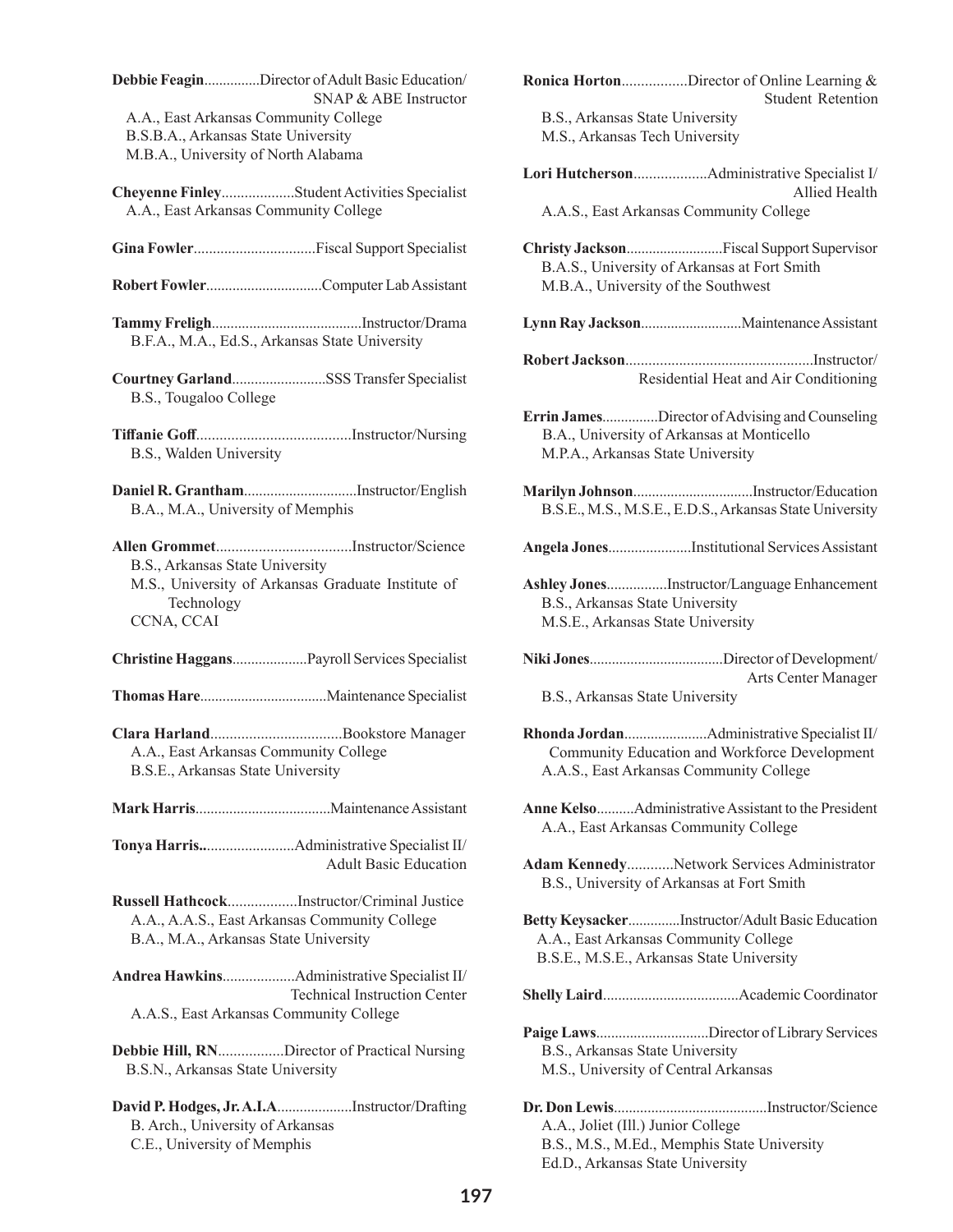**Bill Mathes**............................Instructor/Diesel Technology

**Heather McBride**.......Director of Workforce Development B.S., Arkansas State University

**Jodi Burrows McClain**.......................Instructor/Science B.S., M.S., Arkansas State University

**Venessa Middlebrooks**...............Instructor/Cosmetology A.A.S., East Arkansas Community College

**Lindsay Midkiff**.................Executive Director of Public Relations/Community Programs B.B.A., University of Mississippi M.B.A., Arkansas State University

**Robert Miller**................................................Instructor/Art B.F.A., University of Connecticut M.F.A., Bowling Green State University

**Terri Moody**.........................Director of AAS Nursing & Allied Health A.A.S.N., East Arkansas Community College F.N.P., Arkansas State University D.N.P., University of Arkansas for Medical Sciences

**Richard Moore**....................Instructor/Auto Body Repair

**Hannah Morris**..........Instructor/Radiologic Technology A.A.S., East Arkansas Community College

**Omar Mosby**.................................Maintenance Assistant

**Patricia Newborn**...............Institutional Services Assistant

**Chris Nelson**...............Dean of Vocational,Occupational, and Technical Education A.A.T., Arkansas State University-Newport B.S., M.P.A., Arkansas State University

**Chantil Newmon**......Literacy Coordinator/ ABE Instructor B.S., M.S., Arkansas State University

**Tobey Nichols**...................Concurrent Credit Coordinator B.A., Arkansas State University

**Victoria Padilla**.....................SNAP/ABE Paraprofessional A.A., East Arkansas Community College

**Jim Parker**.......................................................Instructor/ Industrial Equipment Technology A.A.S., Southwest Technical Institute

**Anthony Renshaw**.......................Instructor/Truck Driving

**Kenneth Richardson**.......................Maintenance Assistant

| A.A., East Arkansas Community College<br>B.S.E., Arkansas State University                                                                                                          |                      |
|-------------------------------------------------------------------------------------------------------------------------------------------------------------------------------------|----------------------|
| A.A., Southern Baptist College<br>B.S.E., M.S.E., Ouachita Baptist University                                                                                                       | <b>Humanities</b>    |
|                                                                                                                                                                                     |                      |
| B.S., University of Central Arkansas                                                                                                                                                |                      |
|                                                                                                                                                                                     |                      |
| B.A., M.A., Arkansas State University<br>Ed. S., Ed. D., Arkansas State University                                                                                                  |                      |
| B.A., M.A., University of Memphis                                                                                                                                                   | Language Enhancement |
| Samantha SharpDean of Student Services<br>A.A., East Arkansas Community College<br>B.A., M.R.C., Arkansas State University                                                          |                      |
|                                                                                                                                                                                     |                      |
|                                                                                                                                                                                     |                      |
| B.S.E., M.S., Arkansas State University                                                                                                                                             | Math/Science         |
| M.S., University of Tennessee<br>B.A., University of Arkansas at Pine Bluff                                                                                                         |                      |
| Yalonda SmithInstructor/Communications<br>B.S., M.R.C., Arkansas State University<br>Ph.D., Southern Illinois University                                                            | Social Science       |
| Layla StallingsStudent Support Services Coordinator<br>A.A., East Arkansas Community College<br>B.A.S., University of Arkansas at Fort Smith<br>M.B.A., University of the Southwest |                      |
| A.S., East Arkansas Community College<br>B.S., Arkansas State University                                                                                                            |                      |